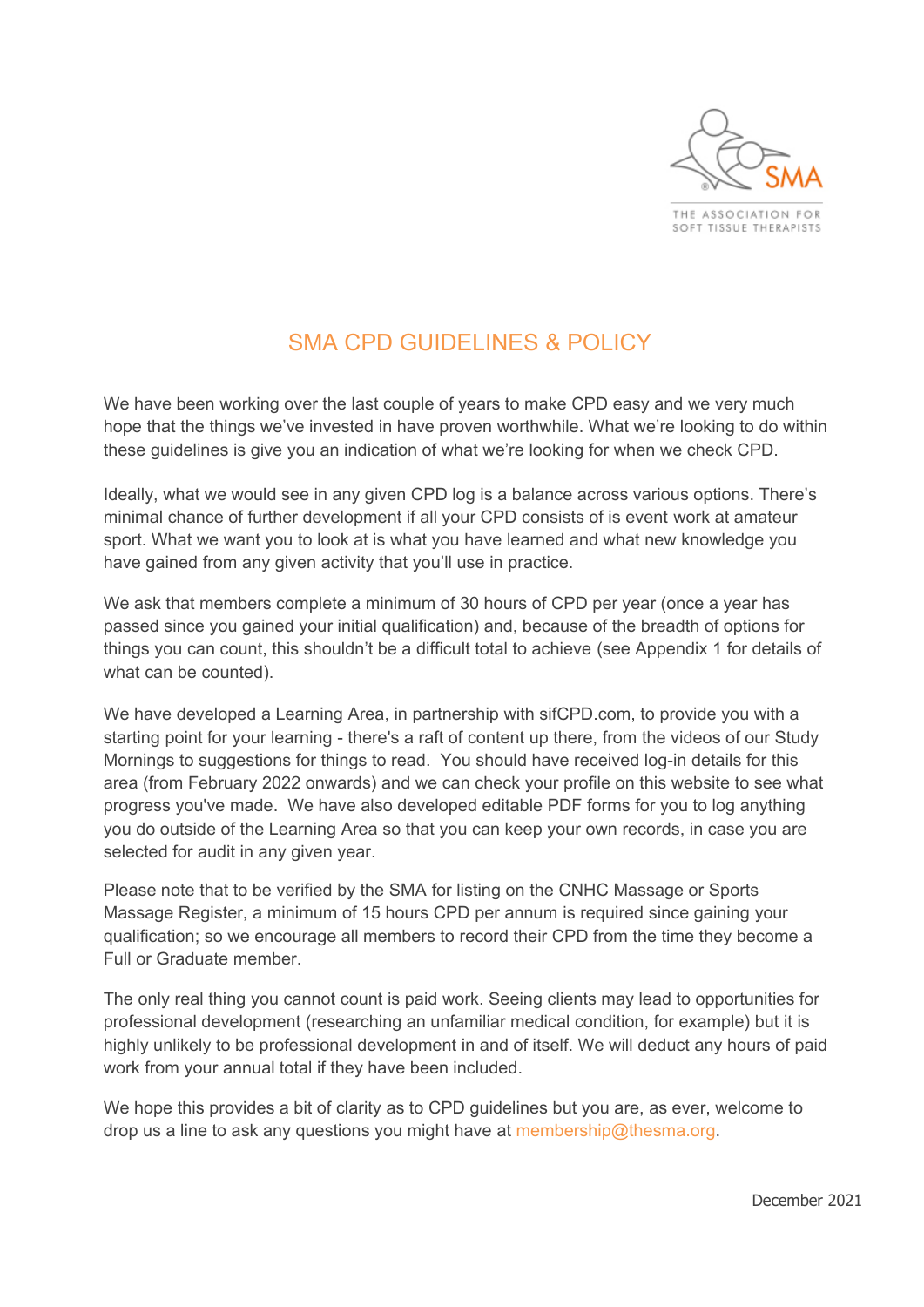

SOFT TISSUE THERAPISTS

# SMA CPD POLICY

#### DEFINITION

CPD can be defined as "a range of learning activities through which health professionals maintain and develop throughout their career to ensure that they retain their capacity to practise safely, effectively and legally within their evolving scope of practice" (definition taken from the Allied Health Professions project 'Demonstrating competence through CPD', 2002).

CPD is not just about doing formal courses or seminars. A whole range of activities can be included (see Appendix 1) - what is important is that you have learned something from the activity which you can put into practice in your work. It therefore follows that reflective practice is an essential element of your CPD, as you will use it to identify your learning needs and how you will meet them, observe and record what you have learned and reflect on how this learning can be incorporated into your practice.

### SMA REQUIREMENTS

Every full member is required to provide evidence of CPD as a condition of their membership of the SMA. The minimum requirement for all members is 30 hours per annum or a minimum of 60 hours over a two-year period.

Members who through their CPD record can evidence advanced involvement in our industry may be eligible for an upgrade to a membership status one level higher than the level indicated by time since graduation. CPD credits toward membership status can be gained by evidencing a variety of activities (see Appendix 1).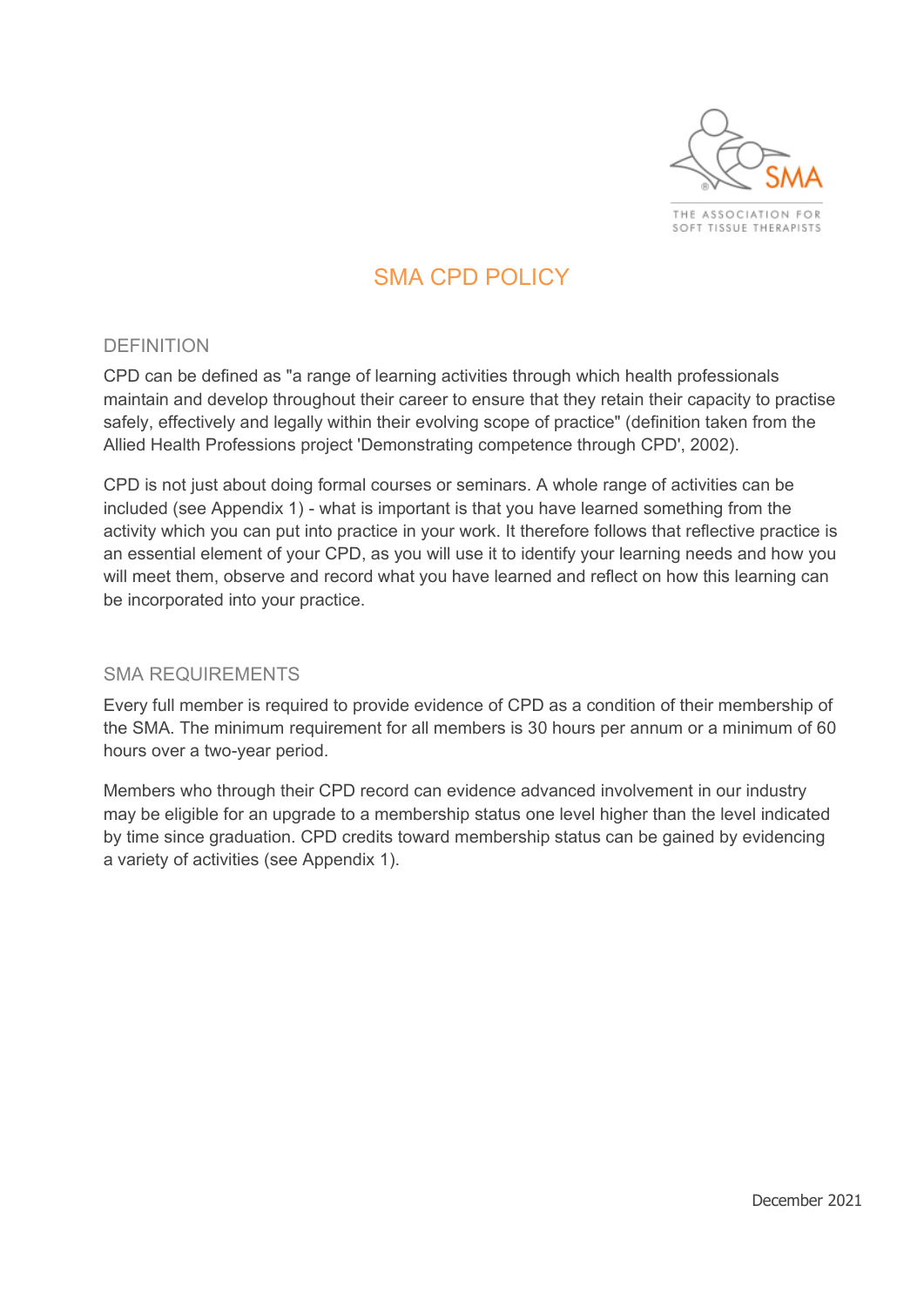

CPD AUDIT METHODOLOGY

In line with other professional organisations, the SMA will be conducting a regular audit using random sampling of 5% of the membership each year.

Members who are less than 2 years post-qualification will be exempt from sampling, as will those with mitigating circumstances e.g. maternity/paternity leave, sabbaticals, family death/ illness, severe illness/injury on the part of the practitioner (to be decided on a case-by-case basis). Once a member has been audited they will be exempt from audit for the next 3 years.

When a member is selected for audit they will be informed by email and given one month to collate their CPD records and show the minimum number of hours required. It is recommended that members demonstrate a reasonable range of CPD activities (with evidence) and also reflect on how the CPD has been of benefit (or not) and the impact it has on their practice.

We have developed two documents for submission on this front and both will be e-mailed to you - a log for general CPD activities and one to enable you to reflect on the learning you have completed throughout the year. Both are required to be submitted for the audit by uploading them to your member profile. You can also download them from the CPD page of the Members Area and complete them as you go along, so as not to have to race to remember everything should you be selected for audit. You should also use the CPD Portfolio to comply with the CNHC requirement.

The audit will be conducted by a member of the SMA who holds an assessor training qualification and will be checked by a second assessor to ensure standardisation. Potential outcomes are:

- The member is informed that they have completed a sufficient range of evidenced CPD and have met the requirements of the SMA.
- The member may be informed that they have recorded one or more of the following: insufficient hours, evidence, range of activities or reflection and will be offered support and guidance to help them achieve the requirements, to be completed within one month of notification by the assessor.

If after this the records have still not been completed satisfactorily, further advice will be offered, with a warning that if after one month the requirements have still not been met (and there are no mitigating circumstances) the member is at risk of being suspended from the SMA Register.

Any member who has been suspended may be readmitted on successful completion of the current CPD requirements.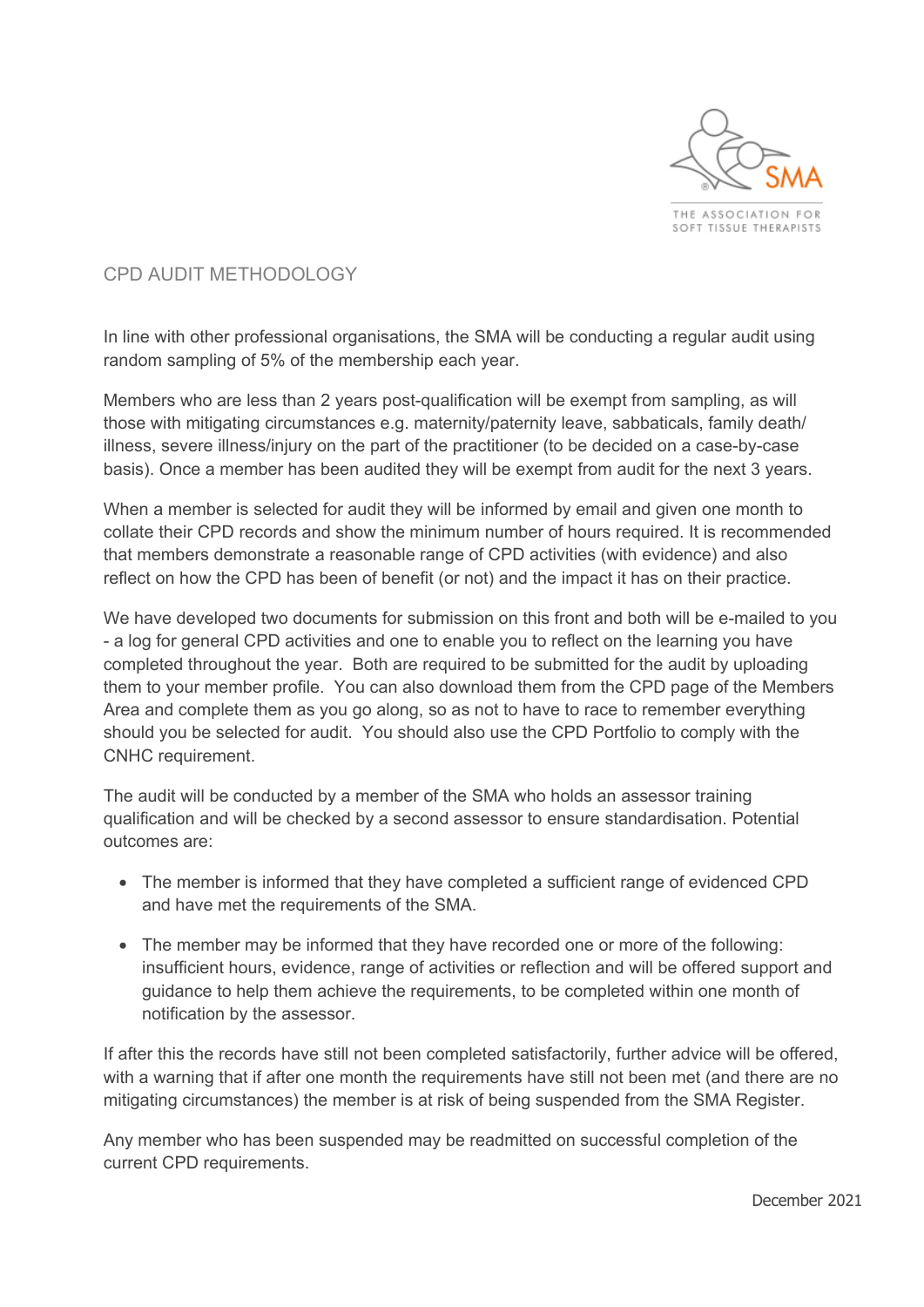

THE ASSOCIATION FOR SOFT TISSUE THERAPISTS

# APPENDIX 1: CPD ACTIVITIES

- Conference attendance (SMA or non-SMA)
- CPD courses (short courses <5 days or long courses >5days)
- Case studies (reviewing a case study that on reflection will change the way you practise)
- Coaching from others (being shown a new skill by a peer, mentor or senior clinician)
- Discussions with colleagues (either formally or an informal chart or debrief with colleagues)
- Event work (amateur sport/charity/elite sport)
- Expanding your role
- First Aid course (basic or advanced)
- Fitness to practise
- Gaining and learning from experience (practising a new skill or experience while actively on duty)
- In-service training
- Job rotation
- x Knowledge and skills framework
- Learning by doing (practising a new skill)
- Mentoring or being mentored
- x Narrated PowerPoint
- Participating in a project
- **Peer review**
- Practice placement
- Professional Association work
- Reading or reviewing books, articles, blogs
- Reflective practice
- Researching an injury/condition
- Secondments
- Self-assessment
- Social media (discussion or learning activities)
- University/college module
- Updating your knowledge through the internet, television, media, podcasts, webinars
- Video lecture
- Visiting partner
- Voluntary work
- Work shadowing
- Working as part of a multi-disciplinary team
- Writing articles or papers